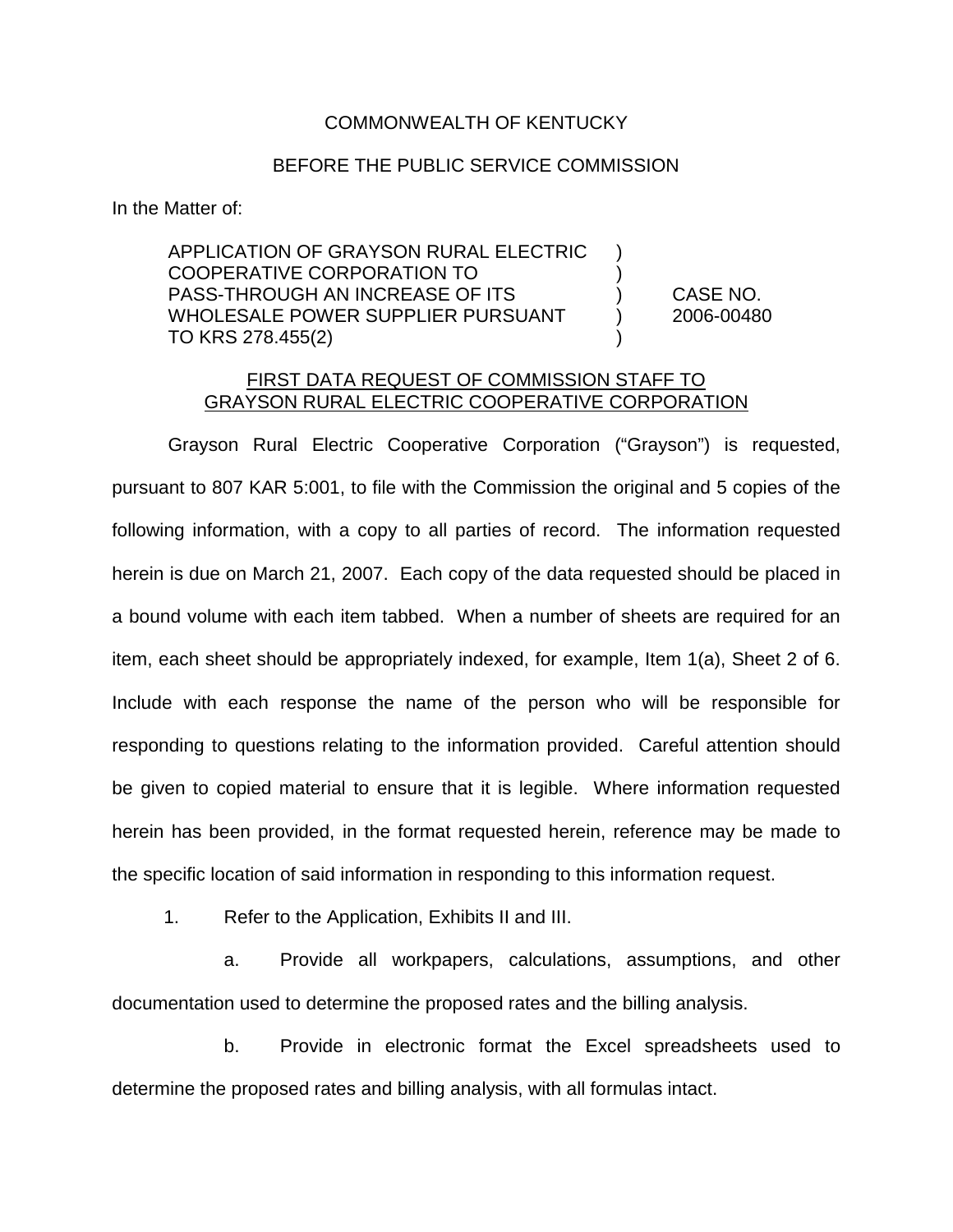2. KRS 278.455(2) provides that a distribution cooperative may change its rates to reflect a change in the rate of its wholesale supplier if the effects of an increase or decrease are allocated to each class and within each tariff on a proportional basis that will result in no change in the rate design currently in effect. 807 KAR 5:007, Section 2(2), provides that the distribution cooperative shall file an analysis demonstrating that the rate change does not change the rate design currently in effect and the revenue change has been allocated to each class and within each tariff on a proportional basis. In the cover letter to its Application, Grayson states:

In each instance, the retail rates for a particular class have been developed in a manner that is consistent with the method proposed by EKPC. The proposed rate design structure at retail does not change the rate design currently in effect and is consistent with the rate design methodology used at wholesale.

a. For each retail Rate Schedule listed in Exhibit II of the Application, identify the corresponding wholesale Rate Schedule of East Kentucky Power Cooperative, Inc.

b. Would Grayson agree that KRS 278.455(2) and 807 KAR 5:007, Section 2(2), require that increases or decreases in rates from the wholesale supplier must be allocated to each retail class and within each retail tariff on a proportional basis? Explain the response.

c. Would Grayson agree that KRS 278.455(2) and 807 KAR 5:007, Section 2(2), require that the retail rate change does not change the retail rate design currently in effect? Explain the response.

3. Refer to Exhibit III of the Application.